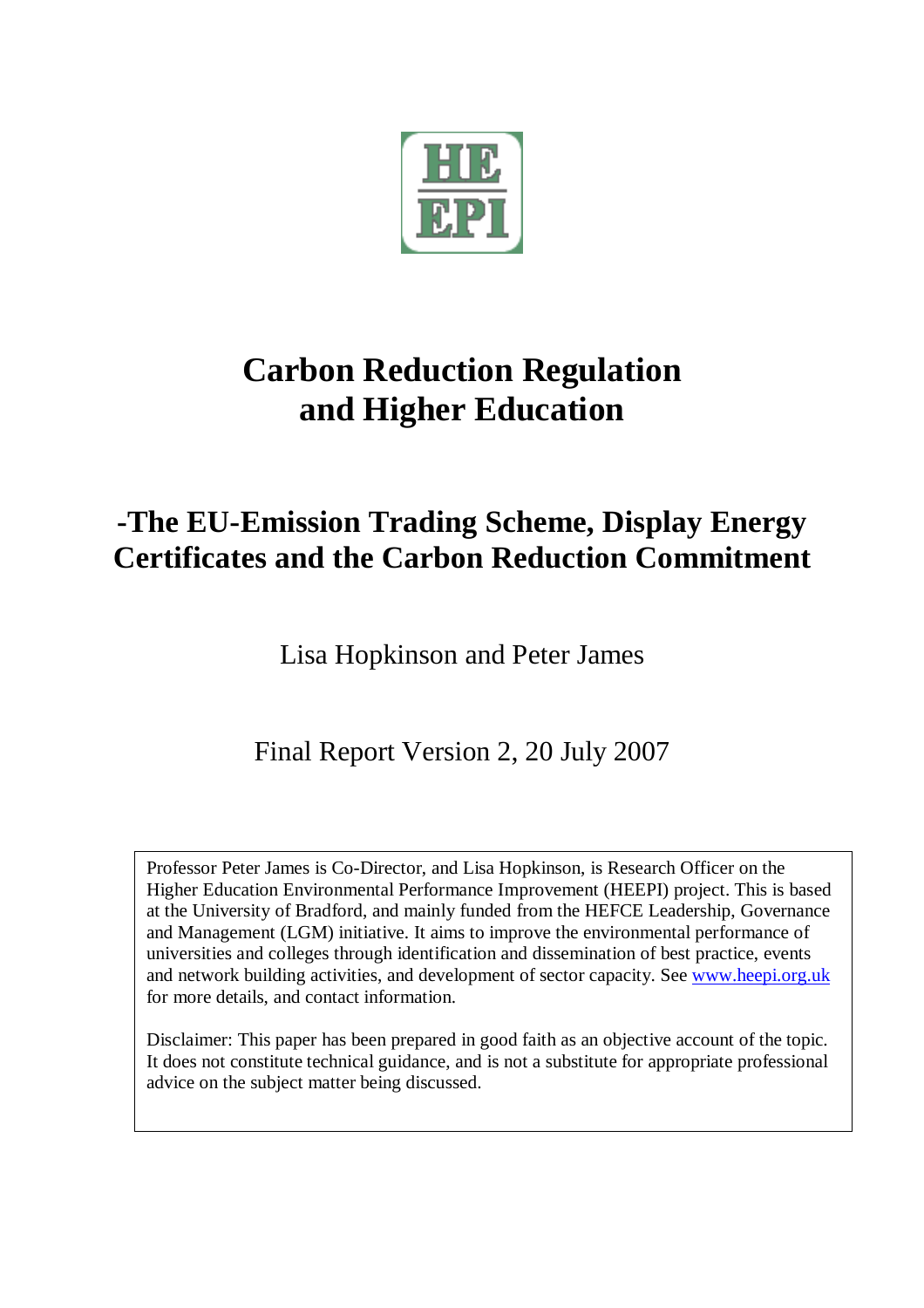### **Table of Contents**

| 1.                                                                                        |  |  |
|-------------------------------------------------------------------------------------------|--|--|
| 1.1                                                                                       |  |  |
| 1.2                                                                                       |  |  |
| 1.3                                                                                       |  |  |
| Display Energy Certificates, under the EU Energy Performance of Buildings Directive<br>2. |  |  |
| 2.1                                                                                       |  |  |
| 2.2                                                                                       |  |  |
| 2.3                                                                                       |  |  |
| 3.                                                                                        |  |  |
| 3.1                                                                                       |  |  |
| 3.2                                                                                       |  |  |
| 4.                                                                                        |  |  |

#### **Acknowledgements**

HEEPI would like to thank David Thomas and Kevin Doyle of The Energy Consortium, Lionel Delorme of Faber Maunsell, Sally Comber of DEFRA, and Paul Decort of the Department of Communities and Local Government who provided information for, or commented on drafts of, this paper. HEEPI would also like to thank the representatives of Universities UK, Environment Association of Universities and Colleges (EAUC), Association of University Directors of Estates (AUDE), Association of University Engineers (AUE), Higher Education Funding Council for England (HEFCE) and Higher Education Funding Council for Wales (HEFCW) for their contributions to a meeting on the topic.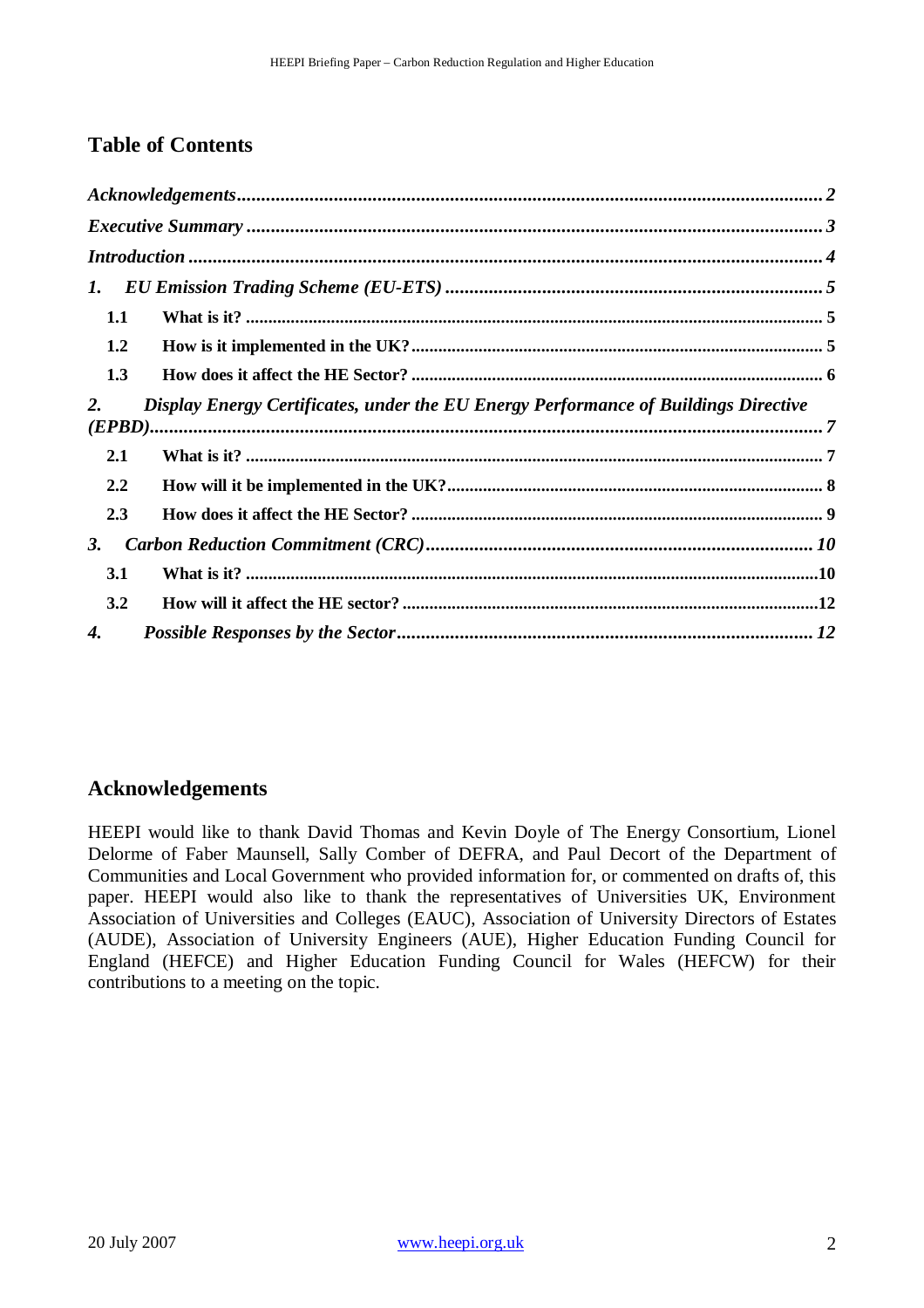### **Executive Summary**

Three regulatory measures to reduce energy and carbon dioxide  $(CO<sub>2</sub>)$  emissions will have a great impact on the higher education sector over the next decade.

The *European Union Emission Trading Scheme* (EU-ETS) requires all organisations in the scheme to measure and report on their  $CO<sub>2</sub>$  emissions, and to set targets for reductions. It creates incentives for reduction through a system of tradable carbon allowances which organisations must buy if they have exceeded their targets, or can sell if they emitted less. Some key points are:

- The scheme has had significant administrative costs in Phase I (2005-2007), but the financial impacts – and therefore additional pressure to reduce energy consumption - have been limited because of low prices for carbon allowances.
- Only half of the 40 universities currently in Phase 1 (2005-7) will be in Phase II (2008-2012), due to changes in criteria for inclusion.
- The aim of regulators is to achieve much higher prices for carbon allowances in Phase 2, so that the scheme has a greater impact on organisational decisions.

The proposed implementation of the certification elements of the *EU Environmental Performance of Buildings Directive* will:

- Require public buildings over  $1,000m^2$  to provide Display Energy Certificates detailing their  $CO<sub>2</sub>$  emissions, and to inspect and assess their cooling installations.
- Require all new buildings or those that are substantially modified, sold or rented, to display Energy Performance Certificates detailing design  $CO<sub>2</sub>$  emissions.
- Mandate a prescribed methodology to calculate  $CO<sub>2</sub>$  emissions, and in practice require a considerable higher of sub-metering to gather the information.
- Will include a benchmark or legal standard for comparison, thereby acting as a reputational driver.

The proposed *Carbon Reduction Commitment* (formerly known as the Energy Performance Commitment) will:

- Provide a new mandatory emission trading scheme which covers smaller scale electricity and fossil fuel users – it will therefore cover many universities and colleges, including those already in the EU-ETS.
- Replicate the carbon allowance features of the EU-ETS, and supplement them with a 'League Table' approach which is intended to enable comparisons between institutions, and to influence the level of costs and benefits associated with the scheme.

All three of these initiatives could have major impacts on the sector. The danger is that universities and colleges respond reactively, and faces higher costs as a result. The opportunity is to be proactive, to a) reduce costs through early action, b) gain a reputation as one of the UK's more environmentally progressive sectors, and c) work with Government departments to ensure that sector-specific features are fully taken into account. There may also be opportunities to reduce the administrative burden of the schemes by developing a common data platform.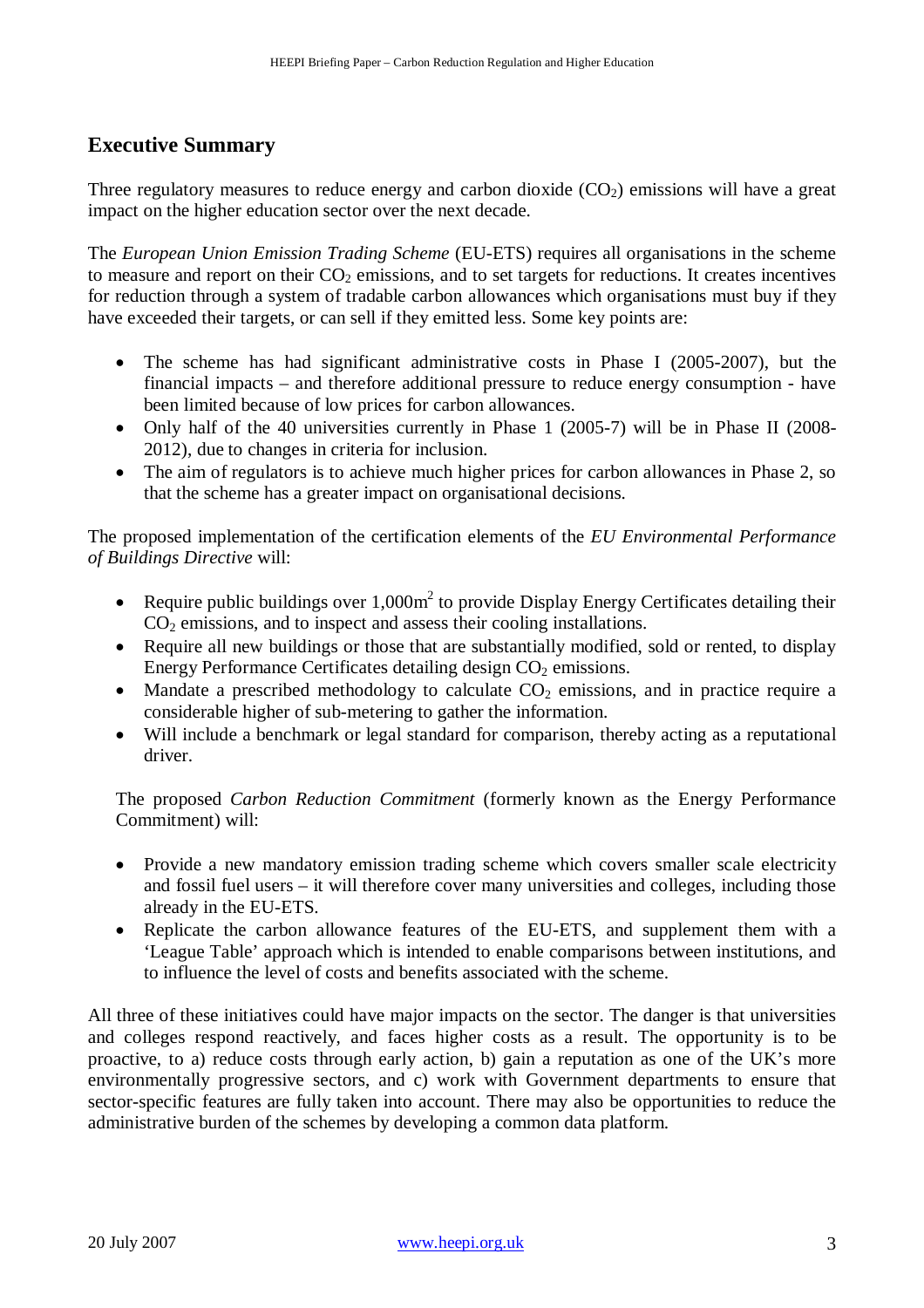### **Introduction**

As with other areas of the economy, higher education (HE) is subject to an increasing number of regulatory initiatives intended to reduce energy usage and carbon dioxide  $(CO<sub>2</sub>)$  emissions. These include:

- Phase 2 of the EU-Emission Trading Scheme (EU-ETS), which runs from 2008-2012.
- Display Energy Certificates, detailing the carbon emissions of all public buildings above  $1,000$  square metres  $(m^2)$ , due to come into effect in April 2008 under Regulations published in March 2007.

The recently published *Energy White Paper*<sup>1</sup>, which sets out the Government's international and domestic energy strategy to respond to the long term challenges of climate change and energy security, confirmed a further regulatory initiative:

• The Carbon Reduction Commitment (previously known as the Energy Performance Commitment), a UK mandatory cap and trade scheme. This scheme will target emissions from energy use by organisations whose mandatory half hourly metered electricity consumption is greater than 6,000 MWh per year (which includes many universities and some colleges). This will require those organisations to monitor and set targets for ALL energy usage, and create carrots and sticks to create incentives for good performance.

All three of these initiatives are driven by EU and UK Government policies to greatly reduce energy consumption, and related emissions of the greenhouse gas, carbon dioxide  $(CO<sub>2</sub>)$ , by organisations. Their collective aim is to create incentives to achieve this, especially:

- The establishment of tradeable emission allowances, so that good performers can benefit financially from selling surplus allowances, and poor performers suffer because they must purchase additional ones.
- Better information on performance, so that organisations can benchmark, both internally (e.g. between different buildings), and against each other.
- The public exposure of performance, so that good performers gain reputational and other benefits, and bad ones are 'named and shamed'.

The initiatives are likely to lead to many new actions in a sector which could, according to the Carbon Trust, reduce its  $CO_2$  emissions by 23%, without great financial costs.<sup>2</sup>

This paper provides details of the three initiatives, discusses their implications, and makes suggestions as to possible responses by the sector.

<sup>1</sup> Department of Trade and Industry, Meeting the Energy Challenge: A White Paper on Energy, May 2007, http://www.gnn.gov.uk/environment/mediaDetail.asp?MediaDetailsID=203153&NewsAreaID=2&ClientID=201&Loca leID=

<sup>&</sup>lt;sup>2</sup> Carbon Trust, HE Carbon Management Programme meeting.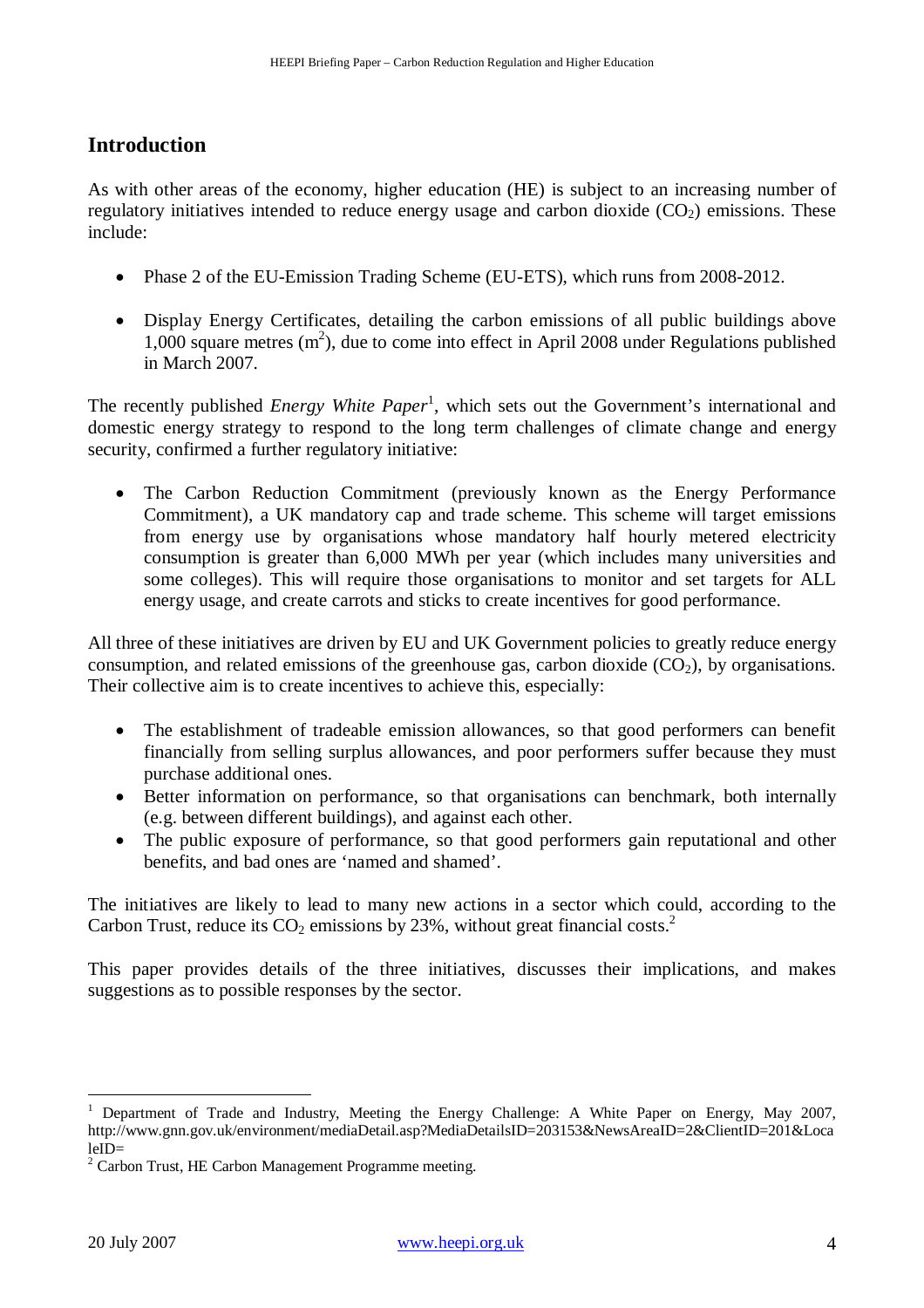### **1. EU Emission Trading Scheme (EU-ETS)**

### **1.1 What is it?**

The EU Emissions Trading Scheme (EU-ETS) has been implemented in the UK as a result of the European Union's Emission Trading Directive.<sup>3</sup> As in all EU member states, Phase I of the Scheme began on 1 January 2005 and will run until 31 December 2007. Phase II will run from 2008-2012 to coincide with the first Kyoto Protocol commitment period. Further five-year phases are expected subsequently. Currently the scheme covers only  $CO<sub>2</sub>$  emissions, but it could be extended to other greenhouse gases in the future. All member states must abide by the broad principles of the Directive which are:

- Coverage of all fossil-fuel intensive sites (described in detail in Annex 1 of the Directive).
- Creation of a national cap on  $CO<sub>2</sub>$  emissions from the relevant sites, which must be agreed by the European Commission for each five year phase.
- Creation of a National Allocation Plan to disaggregate the permitted level of national  $CO<sub>2</sub>$ emissions to individual sites through a system of organisational or site permits (e.g. 50,000 tonnes of  $CO<sub>2</sub>$  emissions for a university).<sup>4</sup>
- Creation of tradable allowances (each for one tonne of  $CO<sub>2</sub>$  emissions) for the permitted level (e.g. 50,000 allowances for the example university).
- Annual surrender by each site of allowances equivalent to the  $CO<sub>2</sub>$  emissions of the previous year. If the allocated allowances are not sufficient for this, the organisation must either purchase them in the market, or pay a substantial fine related to the degree of underperformance. If there is a surplus of allowances, these can either be sold or 'banked' for subsequent years of the scheme.
- Independent verification of actual  $CO<sub>2</sub>$  emissions.

### **1.2 How is it implemented in the UK?**

The Greenhouse Gas Emissions Trading Scheme Regulations 2003, updated in 2005, brought into effect the EU Emissions Trading Directive.<sup>5</sup> Their key features for Phase I have been:

- A total national allowance for the three years of Phase I of 736.3 million tonnes of  $CO<sub>2</sub>$ emissions. This was divided between sectors on the basis of current and projected emissions, and then allocated to individual sites on the basis of average gas consumption during the 5 years 1998 to 2002. In general, each site was granted  $CO<sub>2</sub>$  emissions allowances equivalent to this average, minus a 16% reduction (so that the scheme drove down overall emissions).<sup>6</sup>
- During 2005, installations in the UK emitted a total of 242.3 million tonnes of  $CO<sub>2</sub>$ . This was 27.1 million tonnes of  $CO<sub>2</sub>$  higher than the total number of allowances allocated for the year  $(215.2M)$ .<sup>7</sup> This deficit was mainly due to the power stations sector emitting 36.5

 $\overline{a}$ <sup>3</sup> http://europa.eu.int/eur-lex/pri/en/oj/dat/2003/l\_275/l\_27520031025en00320046.pdf

<sup>&</sup>lt;sup>4</sup> DEFRA, 2005, EU Emission Trading Scheme. Approved National Allocation Plan, 2005-2007. May 2005. http://www.defra.gov.uk/environment/climatechange/trading/eu/nap/pdf/0505nap.pdf

<sup>&</sup>lt;sup>5</sup> For more information see http://www.DEFRA.gov.uk/environment/climatechange/trading/eu/pdf/etsregs05.pdf

<sup>6</sup> David Thomas, TEC, personal communication, 2007.

<sup>&</sup>lt;sup>7</sup> The difference can be made up by purchasing carbon allowances from ETS schemes in ither countries, or from other trading schemes, such as the UN Clean Development mechanism (CDM).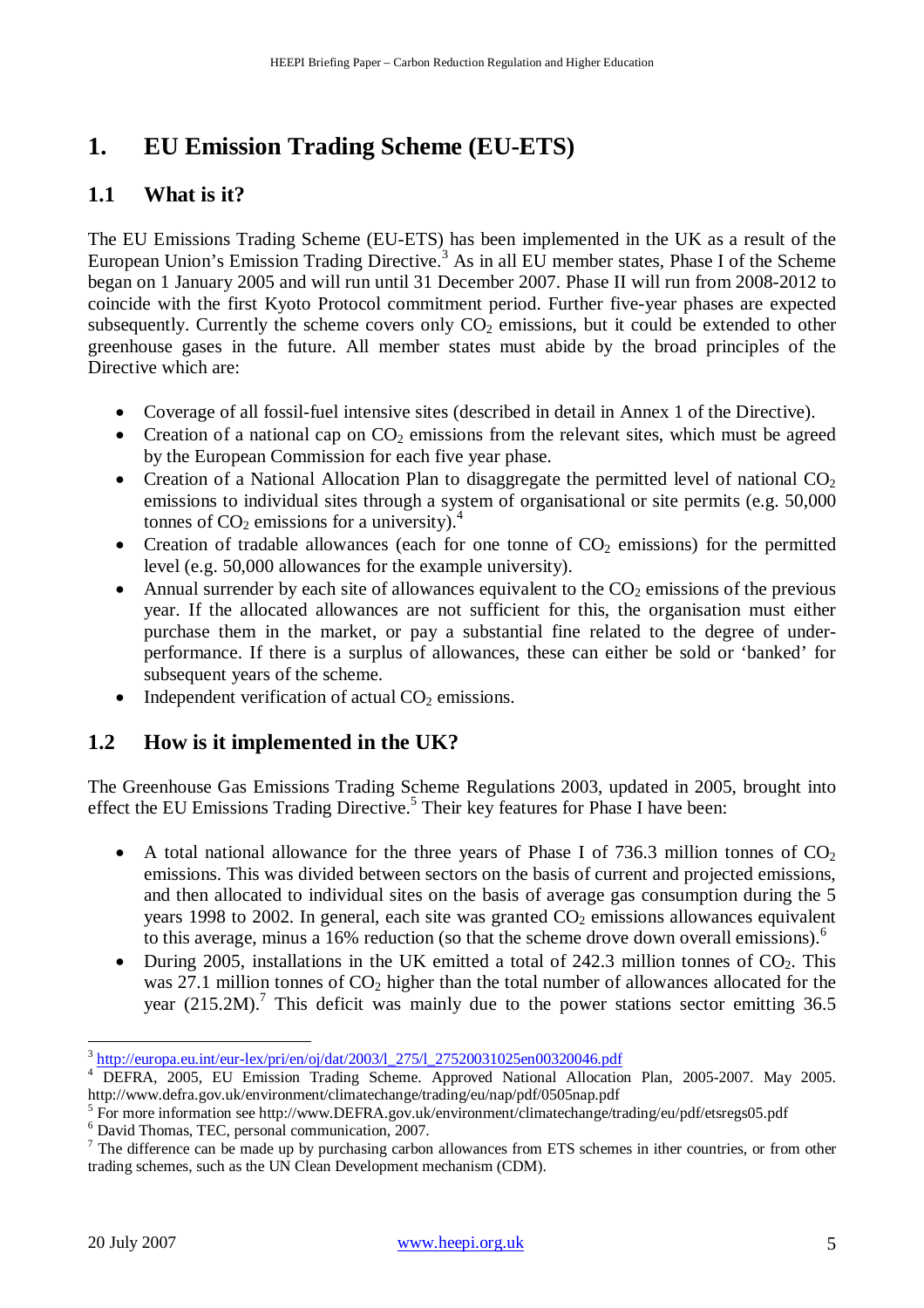million tonnes of  $CO<sub>2</sub>$  more than their total allocation, while remaining industry sectors emitted 9.4 million tonnes  $CO<sub>2</sub>$  less than their total.<sup>8</sup> The shortfall was met by the purchasing of allowances from abroad, especially organisations in other EU countries (many of whom set much more generous national allowances for the ETS than the UK, with the consequence being many surplus allowances).

Phase 2 will continue the main features of Phase 1 but with some changes:

- A total allocation of 1230.9 million tonnes  $CO<sub>2</sub>$  over the period 2008-13 (246 million tonnes per year). Of these 237 million tonnes  $CO<sub>2</sub>$  are allocated to those installations that are covered in the first Phase of the Scheme, with the remainder being allocated to emissions that were not covered or opted out in Phase I.
- For Phase II the UK government has introduced a *de minimus* threshold of 3MW in the calculation of the aggregation rule, which eliminates a number of small emitters, such as hospitals and universities.<sup>9</sup>

The European Commission – under pressure from the UK and som other Governments – has also stated its determination to ensure more taxing National Allocation Plans by member states in Phase 2, with the aim of creating much higher prices for carbon allowances, and therefore much greater pressures to reduce energy consumption.

Further details can be found on the DEFRA website, $10$  including a list of installation level allocations.<sup>11</sup>

### **1.3 How does it affect the HE Sector?**

All sites with boiler and/or CHP plant with an aggregated thermal input capacity of 20MW were automatically included in Phase 1. Around 40 universities met this criteria. They have therefore had to meet the following reporting requirements:

- An annual emissions report by 31 March each year, verified by independent commercial verifiers.
- Surrender of allowances from account by 30 April each year.
- Annual Improvement Report to Regulators by 30 June each year
- Variations to permit and Monitoring & Reporting Plan by November each year.<sup>12</sup>

The Energy Consortium (TEC), a non-profit energy purchaser for the HE sector, coordinates the responses of 33 of the universities who are required to participate in Phase 1 of the scheme.<sup>13</sup> Their experience has been that:

 $\overline{a}$  ${}^{8}$ DEFRA, 2006, EU-ETS. Results for 2005,

http://www.defra.gov.uk/environment/climatechange/trading/eu/results/pdf/uk-summary.pdf.

<sup>9</sup> http://www.defra.gov.uk/news/latest/2006/climate-0823.htm

<sup>10</sup> http://www.defra.gov.uk/environment/climatechange/trading/eu/index.htm

<sup>&</sup>lt;sup>11</sup> http://www.defra.gov.uk/corporate/consult/euets-phase2-install2/installationallocations-consult.xls

<sup>&</sup>lt;sup>12</sup> http://www.defra.gov.uk/environment/climatechange/trading/eu/permits/pdf/checklist-permitting.pdf

<sup>&</sup>lt;sup>13</sup> David Thomas, TEC, personal communication, 2007.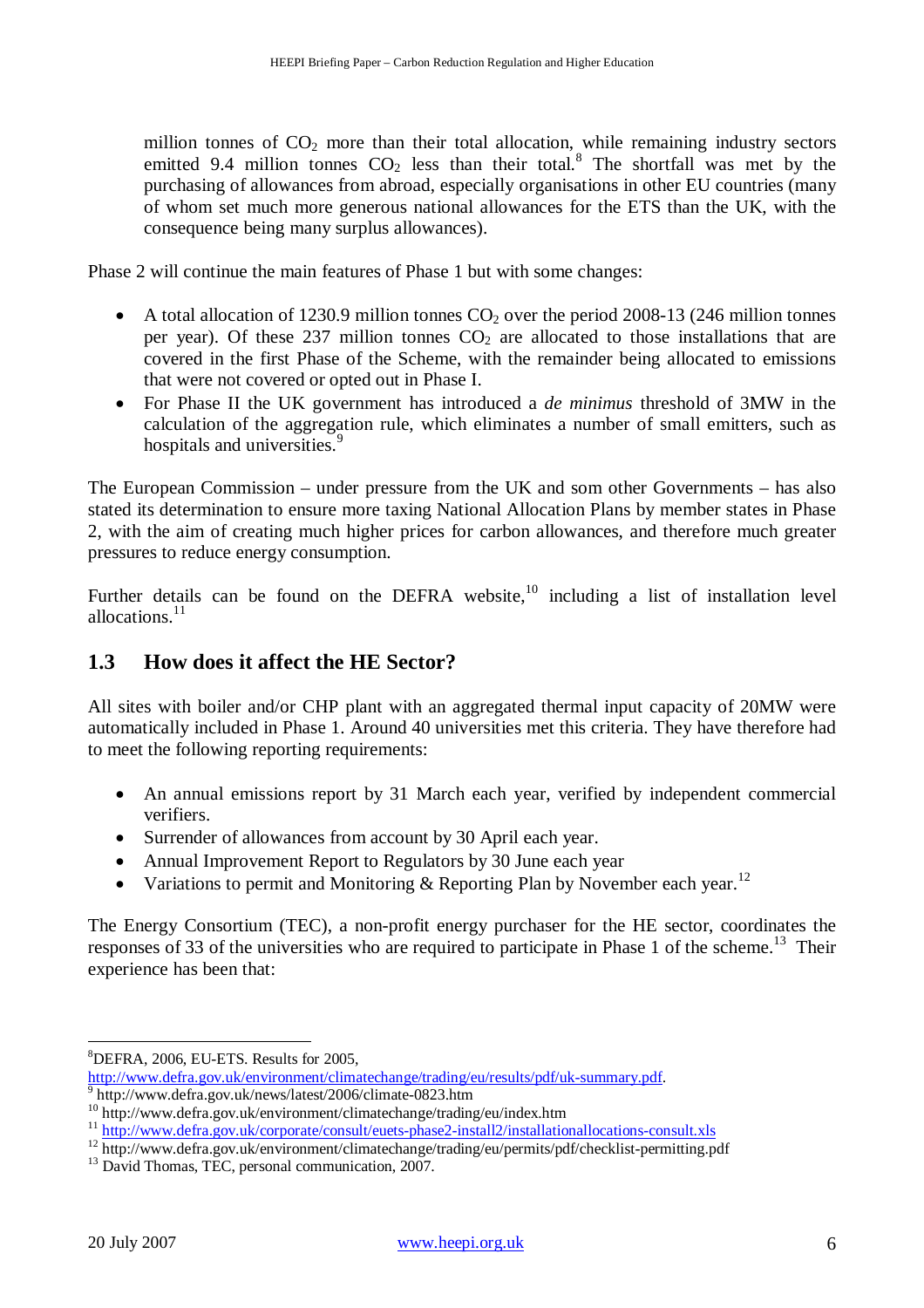- In 2005 the group over-emitted its total allowance by 2.3%, with a range from 58% greater emissions than the allowance in one university to 25% less emissions than the allowance in another.
- In 2006 the group's overall excess was 5.2%, with the highest shortfall in allowances being 61%, and the highest surplus of allowances being 51%.

This is a creditable achievement considering that the allocation was based on a 16% reduction, and that student numbers rose – often considerably – in the participating universities.<sup>14</sup>

The TEC 'club' has also helped reduce the costs of ETS for members by using a single verifier for all members, and in other ways.

For Phase 2, the higher *de minimus* threshold introduced in the calculation of the aggregation rule, will result in about half of the universities involved in Phase 1 dropping out.<sup>15</sup> However, both they – and those remaining within the ETS – will probably be required to participate in the Carbon Reduction Commitment scheme (see below).

For those universities that are part of the scheme there are significant administrative costs, and for those that exceed their allowances there are also the costs of buying additional carbon credits. Additional costs are incurred if carbon credits need to be purchased, which must be done through a trader. However the scheme can financially benefit universities who have taken early action on reducing carbon emissions (and can therefore sell surplus credits), and provide financial incentives to those who are lagging.

### **2. Display Energy Certificates, under the EU Energy Performance of Buildings Directive (EPBD)**

### **2.1 What is it?**

The EU Energy Performance of Buildings Directive (EPBD) promotes the improvement of energy performance of buildings through four requirements:

- (1) General framework for a methodology of calculation of the integrated performance of buildings (*Article 3*).
- (2) Setting of minimum energy performance requirements (*Article 4*) in new (*Article 5*) and existing (*Article 6*) buildings.
- (3) Energy Certification of Buildings (*Article 7*), by an "accredited expert" (*Article 10*).
- (4) Inspection and assessment of heating (*Article 8*) and cooling (*Article 9*) installations.

Member States had until January 2006 to implement the provisions, or 2009 for Articles 7, 8 and 9 where there is a lack of qualified experts.

Article 7 of the Directive states:

 $14$  Ibid.

<sup>&</sup>lt;sup>15</sup> Dave Thomas, TEC, personal communication, 2007.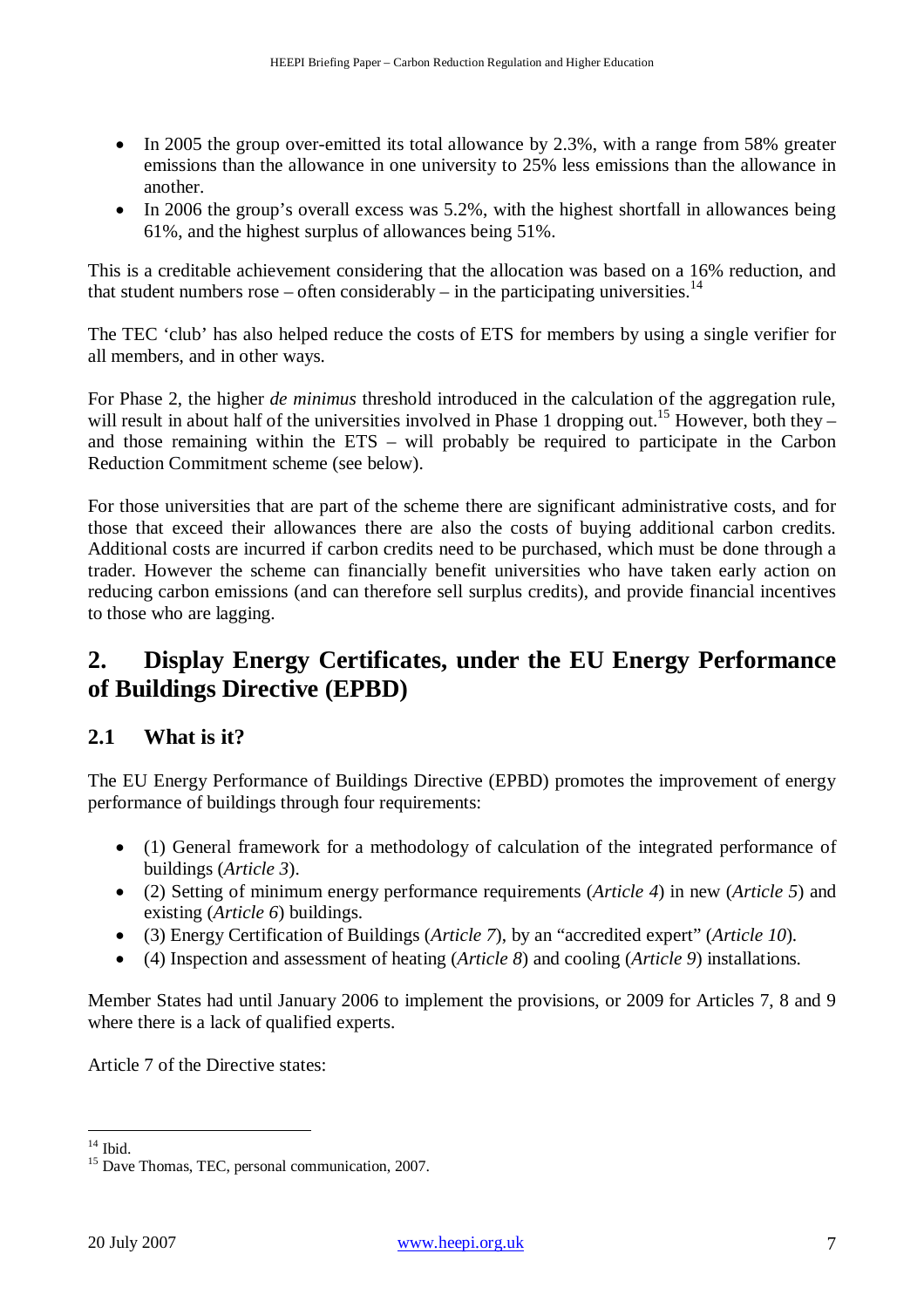"*Member States shall take measures to ensure that for buildings with a total useful floor area over 1 000 m<sup>2</sup> occupied by public authorities and by institutions providing public services to a large number of persons and therefore frequently visited by these persons an energy certificate, not older than 10 years, is placed in a prominent place clearly visible to the public*."

The UK has implemented part of the requirements of the EPBD through the 2006 Building Regulations.<sup>16</sup> However, within the new part L there is no explicit requirement for an energy performance certificate, as required by Article 7.

### **2.2 How will it be implemented in the UK?**

The details of implementation vary between different parts of the UK. One crucial element everywhere is the rating of a building (on an A-G scale, perhaps with sub-divisions e.g. A1, A2) compared to a benchmark. The *asset rating* will be based on a calculation of  $CO<sub>2</sub>$  emissions from the building's design features (probably using a slightly amended version of the methodology required by the new Building Regulations). The *operational rating* will be based on the actual  $CO<sub>2</sub>$ emissions of the building, derived from energy consumption using a standard conversion methodology. Although the early stages of the scheme may allow for an element of estimation when calculating the operational rating, in the medium-term it will almost certainly require individual metering of all buildings which meet the criteria.

#### *England and Wales*

Regulations were published in March 2007.<sup>17</sup> These require (a) certification of energy performance; and (b) inspection of air-conditioning systems with a rated output  $> 250$  kW by 2009 and  $>12$  kW by  $2011.<sup>18</sup>$ 

Under the regulations there are 2 types of certificate, both of which are relevant to universities and colleges:

- (1) Energy Performance Certificates (EPC) this type of certificate is required in any sector whenever a building that meets the criteria is constructed, significantly modified, sold or rented. The exact form of the EPC will vary according to the sector use and size of the building but in all cases will be based on the asset rating. They will be valid for 10 years, but will need to be renewed each time the building is rented, refurbished or sold.
- (2) Display Energy Certificates (DEC) required for all public buildings over  $1,000\text{m}^2$  (with the definition probably being the same as the usable floor area criteria used in Building Regulations).

<sup>16</sup> http://www.planningportal.gov.uk/england/professionals/en/4000000000001.html

<sup>&</sup>lt;sup>17</sup> The Energy Performance of Buildings (Certificates and Inspections) (England and Wales) Regulations 2007. http://www.opsi.gov.uk/si/si2007/uksi\_20070991\_en.pdf. See the Communities and Local Government web site for more information - www.communities.gov.uk. To see the proposed format of a Display Energy Certificate see www.eplabel.org.

 $18$  Note that Article 8 of the EPBD requires Member States to introduce inspection regimes or equivalent provision of advice and information in relation to the energy performance of boilers and heating systems. The Government has chosen the second of these routes, and therefore these Regulations make no provision for Article 8. See DCLG Circular 02/2007, The Energy Performance of Buildings (Certificates and Inspections) (England and Wales) Regulations 2007, March 2007.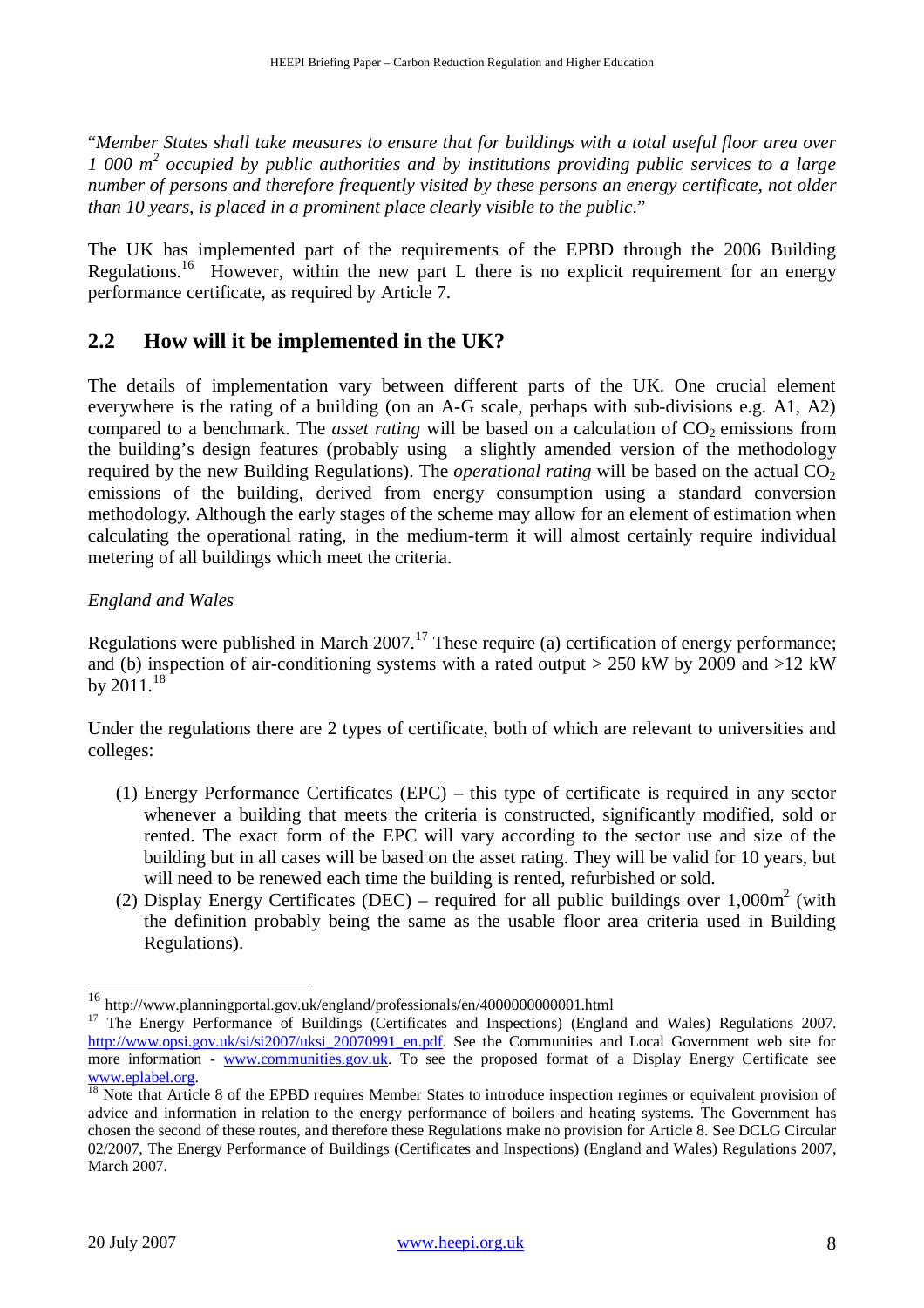The Display Energy Certificates must be displayed on the building so that the public can see them. They will require an operational rating (based on energy consumed over the previous 12 month period), which is verified by an approved Energy Assessor. The asset rating must also be displayed if this is available, but does not have to be calculated if this is not the case. The requirement for Display Energy Certificates will come into effect from 6 April 2008. Guidance will be issued before October 2007 on both the methodology for the operational ratings and the definition of public building, but it is likely to include university buildings.<sup>19</sup> The Display Energy Certificates will need to be renewed on an annual basis.

Guidance for owners, operators and assessors on asset and operational ratings is being developed by Faber-Maunsell for Communities and Local Government, and is expected to be published in mid 2007. There is likely to be some adjustment for degree day variations.

*Scotland* 

The Scottish Building Standards Agency updated their regulations to ensure compliance with the EPBD in May 2007.<sup>20</sup> Revised technical guidance has been published for domestic and nondomestic buildings.<sup>21</sup> Section 6.9 of the technical guidance for non-domestic buildings provides information on the calculation methodology for  $CO<sub>2</sub>$  emissions lists the information to be provided on the certificate and provides a definition of public buildings, which specifically includes universities and colleges. $^{22}$ 

#### *Northern Ireland*

In Northern Ireland, their Part F of the building regulations that deal with energy efficiency have been revised and came into force in November 2006, and follow a very similar approach to that taken in England and Wales. $^{23}$ 

#### **2.3 How does it affect the HE Sector?**

The position in Scotland is clear, but there is uncertainty about the rest of the UK. The new regulations for England and Wales will apply to "public" buildings which are either a) occupied by identified public authorities or b) occupied by public institutions providing public services to a large number of person and therefore frequently visited by those persons. Guidance on the definition of public building will be issued soon but it seems highly likely that universities will be classified as public authorities for the regulations, in which case ALL their relevant buildings will need to display certificates. Even if this is not the case, a wide definition of criteria b) (public visitation) may be adopted. And even if this not the case, student groups and others may press for voluntary adoption of the regulations as a sign of environmental commitment. Hence, the regulations are likely to have a big impact on HE.

 $\overline{a}$ <sup>19</sup> Department of Communities and Local Government, personal communication, March 2007.

<sup>&</sup>lt;sup>20</sup> Scottish Building Standards Agency website. http://www.sbsa.gov.uk/tech\_handbooks/tbooks2007.htm

<sup>&</sup>lt;sup>21</sup> http://www.sbsa.gov.uk/tech\_handbooks/th\_pdf\_2007/Section\_6\_Non-domestic\_2007.pdf<br>2<sup>2</sup> Section Puilding Standards Aggress New domestic

<sup>22</sup> Scottish Building Standards Agency, Non-domestric Handbook, 2007. http://www.sbsa.gov.uk/tech\_handbooks/th\_pdf\_2007/Section\_6\_Non-domestic\_2007.pdf

<sup>&</sup>lt;sup>23</sup> Department of Finance and Personnel, Northern Ireland, website. http://www.dfpni.gov.uk/index/law-andregulation/building-regulations.htm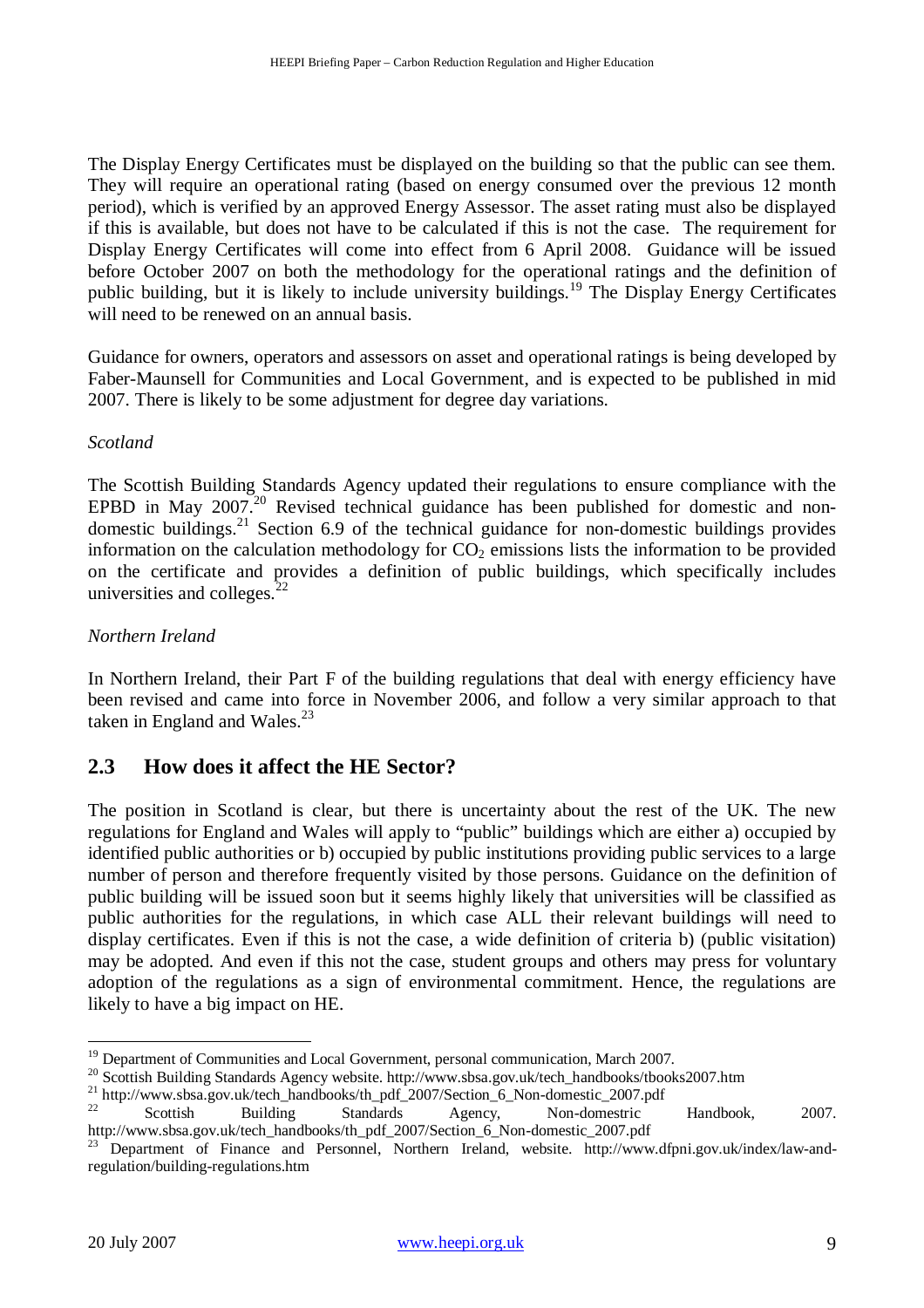A key issue is the benchmarks which will be used for asset and operational ratings. These are currently being developed by Communities and Local Government, in collaboration with CIBSE. It is intended that the benchmarks should be as meaningful as possible, so it is possible that they could have a sectoral element. There is therefore a possibility that HE-specific benchmarks could be used as the basis of operational ratings.

The Display Energy Certificate will need to be issued by an accredited expert. It may be possible to use an in-house assessor (if suitably trained, so that a certain level of independence is achieved). Attached to the certificate will be an advisory report, which will list recommendations for improvement of the energy performance of the building. This will need to be updated every 7 years as a minimum.

The implications are that universities will be required to accurately measure the energy use in all buildings over 1000  $m^2$ , using a prescribed methodology. This will require additional investment in metering, and the engagement or training of an accredited Energy Assessor. It will also facilitate the benchmarking of similar buildings.

In addition universities will be required to have any air conditioning systems with a rated output of over 250 kW (from 2009) and over 12 kW (from 2011) inspected every 5 years.

However, there are many questions about the scheme's implementation, including:

- Will all university buildings meeting the size criteria be affected, or just some?
- What is the methodology for calculating the operational ratings?
- What standard or benchmark will be used in the Display Energy Certificate?

### **3. Carbon Reduction Commitment (CRC)**

### **3.1 What is it?**

The Carbon Reduction Commitment (CRC) (previously referred to as the Energy Performance Commitment) is a proposed new mandatory auction based cap and trade scheme for the UK which goes beyond the EU ETS in:

- Requiring participation by many more organisations (including many universities and colleges).
- Covering electricity as well as fossil fuel consumption.<sup>24</sup>

The recently published Energy White Paper<sup>25</sup> proposed that the CRC will cover organisations whose electricity use is monitored by mandatory half-hourly meters; and whose half-hourly metered electricity use is over 6,000 MWh per year. Once this threshold is reached, all energy emissions

 $24$  For more information see DEFRA website

http://www.defra.gov.uk/environment/climatechange/uk/business/crc/index.htm

<sup>&</sup>lt;sup>25</sup> Department of Trade and Industry, Meeting the Energy Challenge: A White Paper on Energy, May 2007, http://www.gnn.gov.uk/environment/mediaDetail.asp?MediaDetailsID=203153&NewsAreaID=2&ClientID=201&Loca  $leID =$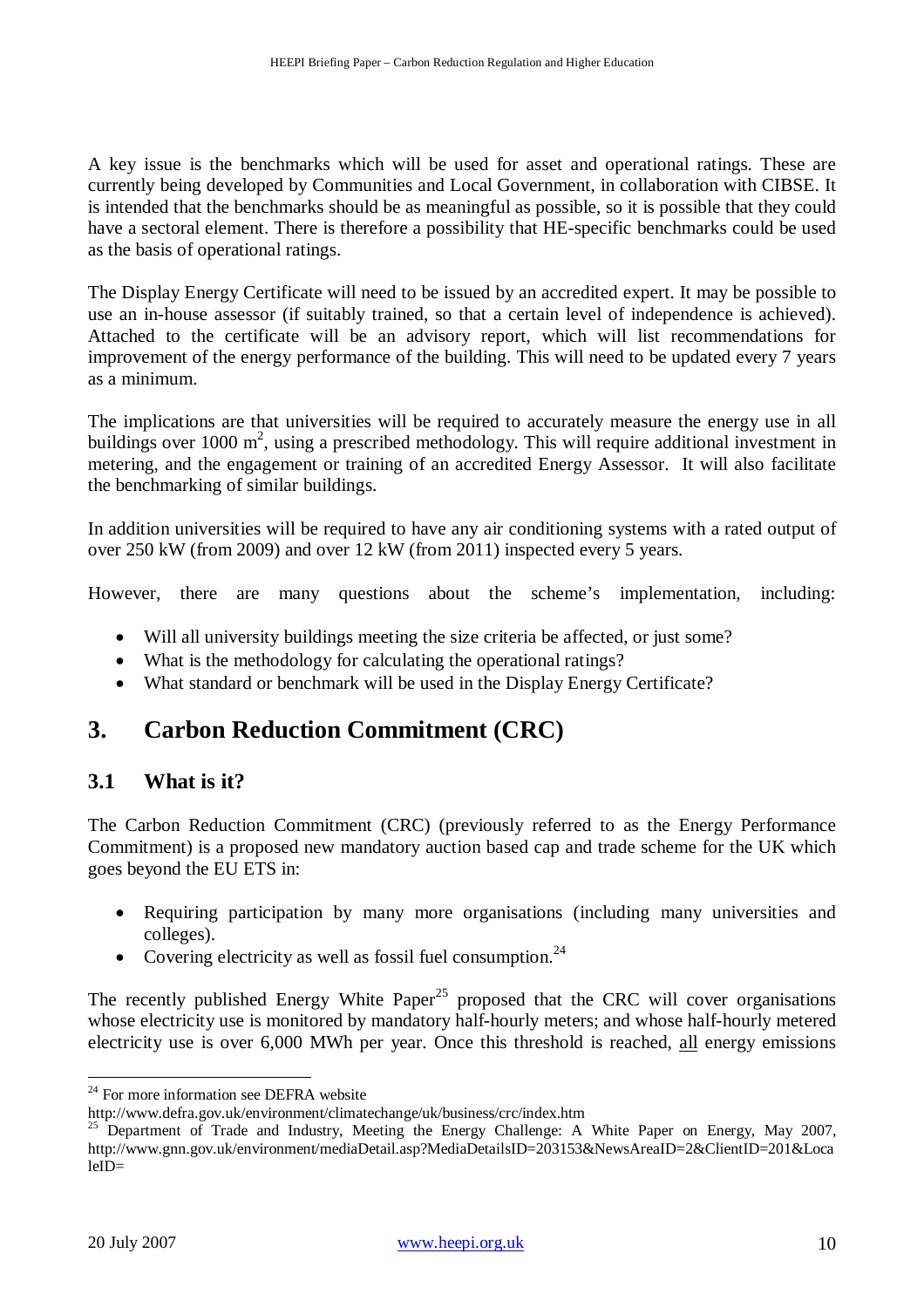(electricity and fossil fuel) will have to be monitored (except small sources). Other details of how it might work are contained in a recent consultation paper<sup>26</sup>, though many aspects are still to be decided:

- Coverage of all energy-related carbon emissions, from both heat and electricity (ie both direct and indirect emissions). Voluntary setting of carbon emission targets by organisations (as opposed to the involuntary targets set by DEFRA in the EU-ETS). Participants may choose to reduce their own emissions or buy allowances from the auction, the market or via a 'safety valve' (see below) to cover their annual energy use carbon emissions.
- There will be a cap or limit on the number of allowances available, set by a new Committee on Climate Change. The first capped phase will start in 2013 and each capped phase will last for 5 years. The government initially proposed a carbon saving commitment of 1.2 million tonnes carbon per year (which equates to around 4.4. million tonnes of  $CO<sub>2</sub>$  emissions) by 2020, but this is likely to be increased.
- The scheme will be broadly revenue-neutral to the Exchequer. Revenue raised by the auction will be recycled to participants in proportion to their average annual emissions since the start of the scheme, with a bonus/penalty depending on their position in a CRC league table (see below). Although in the early years organisations are likely to get back similar amounts of money to those they pay in, in order for the scheme to be successful it will require that over time good performers can expect a growing surplus, and poor ones a significant shortfall.
- Organisations which emit less than the allowances they purchased at the start of the year will be able to sell the surplus to other CRC participants. Organisations which emit more than their purchased allowance will have to buy additional allowances in the market from other CRC participants. The CRC will include a 'safety valve', to prevent prices rising undesirably high, in the form of a buy-only link to the EU-ETS modified by a minimum floor price.
- The league table, published at the end of each year, will rank participants and determine the bonus/penalty (a % of an organisation's recycling payment) participants receive. The level of bonus/penalty proposed is 10% but government is seeking views on this, as well as whether this should increase over time. The league table will act both as a reputational driver as well as impact on the revenue recycling. The league table will not distinguish between sectors. Government is proposing to include up to three metrics in the calculation of participants' performance:
	- o an absolute carbon reduction metric (based on % carbon reduction relative to annual average emissions since the start of the scheme);
	- o a possible early action metric (to reward pro-active organisations this could be the extent of automatic metering); and
	- o a possible growth metric (in light of concern about organisational growth) this could be % reduction in carbon emissions per unit turnover (or revenue) since the start of the scheme.
- A planned "light touch" approach to monitoring, reporting and verification, e.g. by selfcertification of actual emissions backed up by spot check audits. Participants will be able to use meter readings, energy bills or information from suppliers.

<sup>&</sup>lt;sup>26</sup> DEFRA, Consultation on implementation proposals for the Carbon Reduction Commitment, June 2007. http://www.defra.gov.uk/corporate/consult/carbon-reduc/index.htm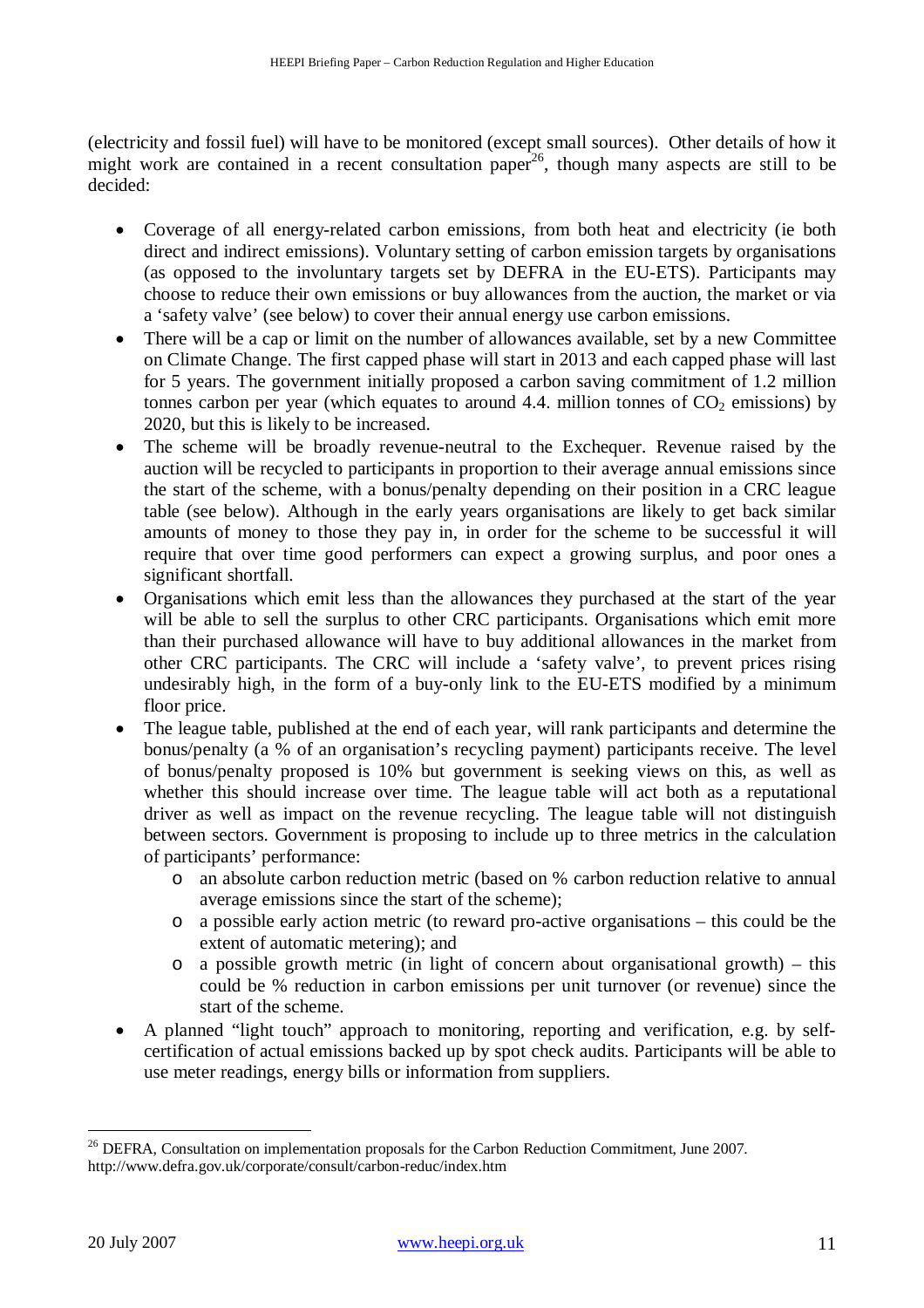• Interface with EU-ETS – organisations falling under the latter will not be exempt from the CRC but will only need to report electricity use and direct energy use emissions not covered by the EU-ETS for CRC purposes.

There will be a 3 year introductory phase to allow participants to familiarise themselves with the process. During this period there will be a simple fixed-price sale of allowances. The consultation on the details of the CRC closes in October 2007. The CRC Regulations are expected to be in place in 2008. In 2009 it will be decided which organisations qualify for the scheme, based on 2008 data, and the CRC introductory phase will begin in January 2010.

### **3.2 How will it affect the HE sector?**

104 universities and colleges who submitted data to the last Estate Management Statistics (EMS) exercise are above the 6,000 MWh threshold (and 89 have annual electricity consumption over 10,000 MWh). Of course, not all of this electricity use will be metered by mandatory half-hour meters, and therefore some of these institutions may not meet the consumption threshold. Nonetheless, it seems likely that at least double the 40 institutions which fell under EU-ETS Phase 1 will be covered by CRC.

It is also clear that, to work, the scheme has to put real financial pressure on its members, so it has to be assumed that – unlike the EU-ETS – it will make consumption of electricity, gas and other fossil fuels significantly more expensive than at present (but also create significant rewards if it is avoided).

The league table will be especially important, as it will both influence the financial impact on HE, and provide 'raw material' for comparisons between universities and colleges, e.g. in future versions of the People and Planet ranking.

Many of the details of the proposal are still to be decided – key areas for further consideration include: whether 2008 should be used as the qualification year, the type of auction, the level of fuels *de minimus*, the level of bonus/penalty, whether the rate of bonus/penalty should increase, the inclusion of a metric for growth in the league table, and whether a percentage of auction revenues should be allocated for energy efficiency projects. $27$ 

Some issues for universities include:

- How this will tie in with collection of data for EMS and EU-ETS (for those universities still in the scheme)?
- What are the financial implications?
- If a growth metric isn't included to what extent this will disadvantage universities with expansion plans?
- The possible transfer of income from the public to the private sector

### **4. Possible Responses by the Sector**

 $\overline{a}$  $27$  Ibid.